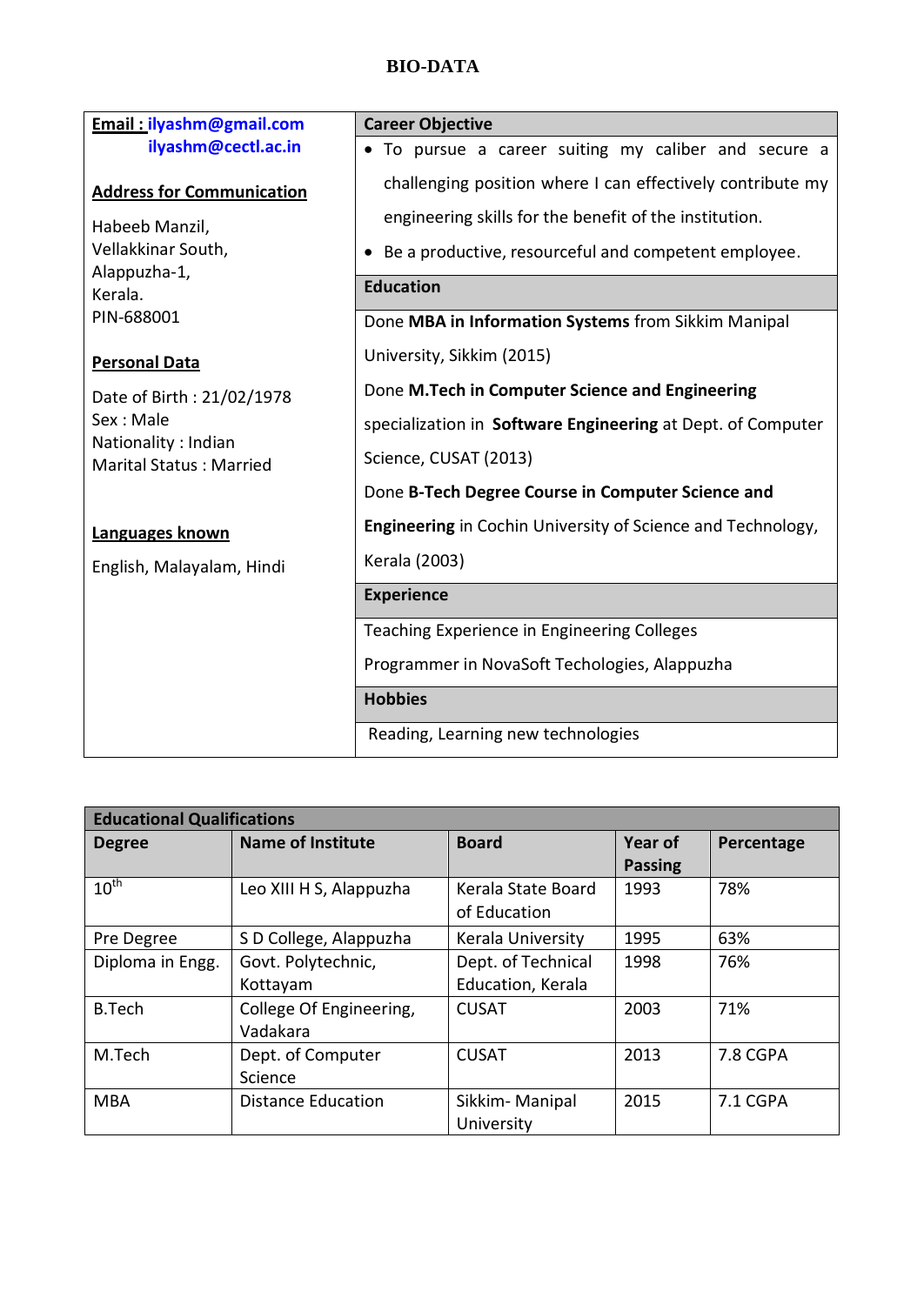## **BIO-DATA**

| <b>Experience:</b>                                    |                            |                                     |  |  |
|-------------------------------------------------------|----------------------------|-------------------------------------|--|--|
| Organization                                          | <b>Designation</b>         | <b>Period</b>                       |  |  |
| Novasoft, Alappuzha                                   | Software Programmer        | $08-06-2003$ to<br>31-06-2004       |  |  |
| AWH Engineering College,<br><b>Calicut Technology</b> | Lecturer                   | $01-07-2004$ to<br>$30 - 06 - 2005$ |  |  |
| Toch Institute of science and<br>Technology           | Lecturer                   | $01-07-2005$ to<br>13-03-2006       |  |  |
| College of Engineering,<br>Kallooppara                | Lecturer                   | 14-03-2006 to<br>22-09-2006         |  |  |
| College of Engineering, Cherthala                     | <b>Assistant Professor</b> | since 23-09-<br>2006                |  |  |

| <b>Publications:</b>                                                                                                 |                                                     |                               |                          |                        |
|----------------------------------------------------------------------------------------------------------------------|-----------------------------------------------------|-------------------------------|--------------------------|------------------------|
| <b>Title of the Paper</b>                                                                                            | Journel /<br><b>Proceedings</b>                     | Volume                        | <b>Type</b>              | <b>Month</b><br>& Year |
| A Survey on Secure Key<br>Sharing Mechanisms that<br>can be used in Wireless<br><b>Sensor Networks</b>               | Elseiver                                            | 97893510724<br>78             | Internat<br>ional        | June<br>2014           |
| A Modified Broadcast<br>Algorithm for Multi-hop<br><b>Relay MANETs</b>                                               | <b>IEEE</b> Xplore                                  | 978-1-4673-<br>6994-7         | Internat<br>ional        | Sept.<br>2015          |
| <b>Multiple Secret Sharing</b><br><b>Using Natural Language</b><br><b>Letter Based Visual</b><br>Cryptography Scheme | Springer International<br>Publishing<br>Proceedings | 9532<br>978-3-319-<br>27161-3 | <b>Internat</b><br>ional | Dec<br>2015            |
| <b>Energy Efficient Encryption</b><br>Scheme for Network-Coded<br>Mobile Ad Hoc Networks                             | Springer International<br>Publishing<br>Proceedings | 978-3-319-<br>27161-3         | Internat<br>ional        | Dec<br>2015            |
| kNN search for location<br>dependent sensor data with<br>cache updation in MANETs                                    | <b>IEEE</b> Xplore                                  | 978-1-5090-<br>1987-8         | Internat<br>ional        | Aug<br>2016            |
| An Analytical approach on<br>DFD to UML model<br>transformation techniques                                           | <b>IEEE</b> Xplore                                  | 978-1-5090-<br>1987-8         | Internat<br>ional        | Aug<br>2016            |
| Hierarchical protocol for<br>spontaneous adhoc wireless<br>network                                                   | <b>IEEE</b> Xplore                                  | 978-1-5090-<br>1987-8         | Internat<br>ional        | Aug<br>2016            |